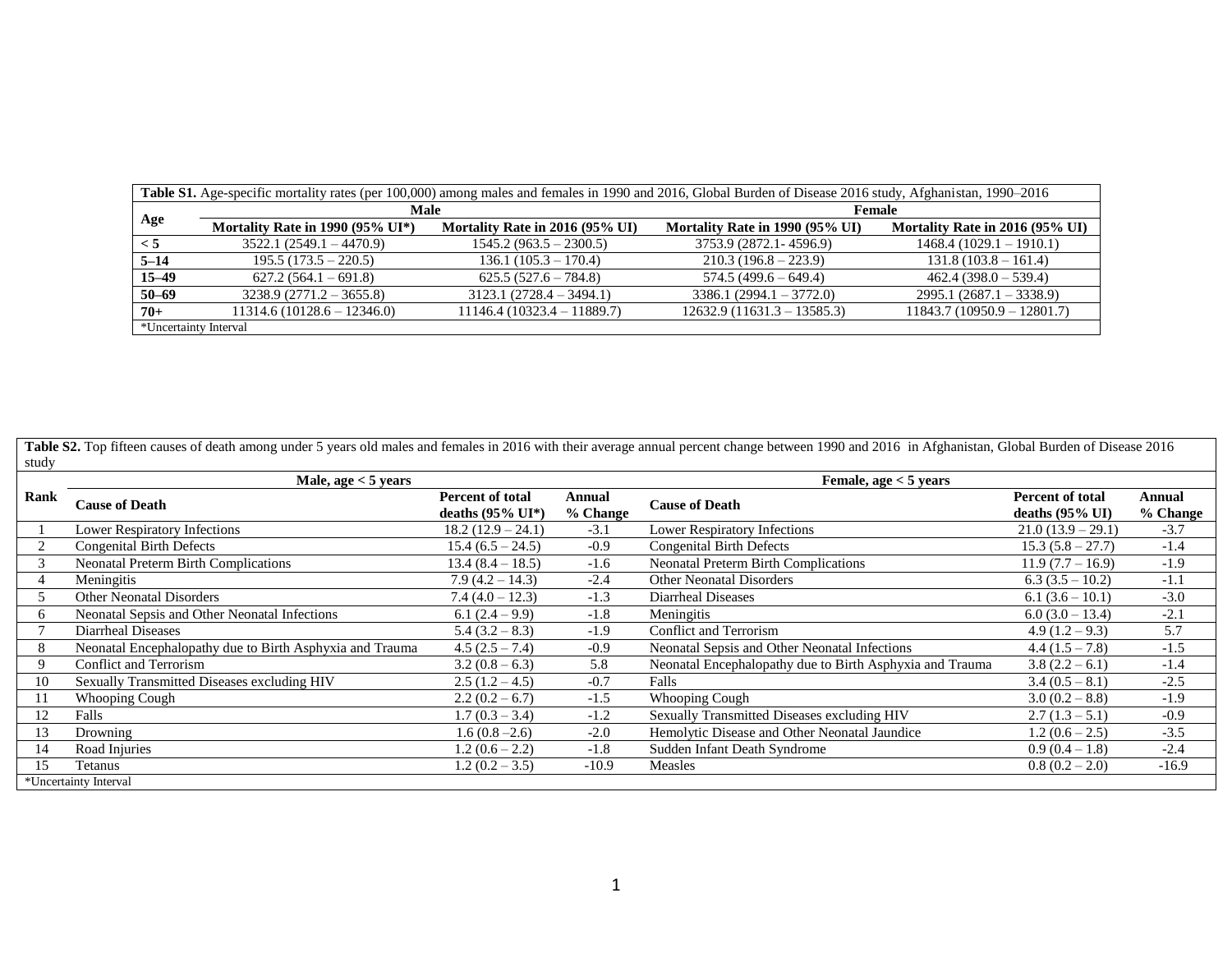Table S3. Top fifteen causes of death among 5–14 years old males and females in 2016 with their average annual percent change between 1990 and 2016 in Afghanistan, Global Burden of Disease 2016 study

|                | Male, age 5–14 years                     |                                                        |                    | Female, age 5–14 years                      |                                                       |                    |
|----------------|------------------------------------------|--------------------------------------------------------|--------------------|---------------------------------------------|-------------------------------------------------------|--------------------|
| Rank           | <b>Cause of Death</b>                    | <b>Percent of total</b><br>deaths $(95\% \text{ UI*})$ | Annual<br>% Change | <b>Cause of Death</b>                       | <b>Percent of total</b><br>deaths $(95\% \text{ UI})$ | Annual<br>% Change |
|                | <b>Conflict and Terrorism</b>            | $23.1(6.6 - 36.9)$                                     | 6.5                | Conflict and Terrorism                      | $24.6(7.1 - 38.4)$                                    | 6.4                |
| 2              | Road Injuries                            | $13.1 (8.5 - 18.8)$                                    | $-0.3$             | Lower Respiratory Infections                | $9.3(3.2 - 16.1)$                                     | $-0.1$             |
| 3              | Meningitis                               | $9.5(2.6-20.3)$                                        | 0.4                | Road Injuries                               | $7.8(5.1 - 11.7)$                                     | $-0.4$             |
| 4              | Drowning                                 | $9.5(6.1 - 13.8)$                                      | $-0.5$             | <b>Congenital Birth Defects</b>             | $6.5(2.7 - 13.1)$                                     | 0.9                |
| 5              | Lower Respiratory Infections             | $5.9(2.6-9.7)$                                         | $-0.3$             | Tuberculosis                                | $4.2(1.5-8.3)$                                        | $-2.9$             |
| 6              | <b>Exposure to Mechanical Forces</b>     | $3.9(2.3-6.4)$                                         | $-0.6$             | Falls                                       | $4.0(2.0 - 7.1)$                                      | $-0.3$             |
| $\overline{7}$ | <b>Congenital Birth Defects</b>          | $3.9(2.0 - 7.2)$                                       | 0.8                | Leukemia                                    | $3.2(1.3-5.9)$                                        | $-0.1$             |
| 8              | <b>Interpersonal Violence</b>            | $2.8(1.6-4.7)$                                         | 0.5                | Hemoglobinopathies and Hemolytic Anemias    | $2.4(1.2-4.4)$                                        | $-0.2$             |
| 9              | <b>Intestinal Infectious Diseases</b>    | $1.9(0.9 - 3.4)$                                       | $-2.1$             | Drowning                                    | $2.4(0.6-4.3)$                                        | $-0.3$             |
| 10             | Falls                                    | $1.8(1.2 - 2.7)$                                       | 0.2                | Malaria                                     | $2.4(0.2 - 9.2)$                                      | 1.1                |
| 11             | Leukemia                                 | $1.8(1.0-2.8)$                                         | 0.7                | <b>Intestinal Infectious Diseases</b>       | $2.0(0.9 - 3.6)$                                      | $-1.8$             |
| 12             | Tuberculosis                             | $1.3(0.5 - 2.1)$                                       | $-3.2$             | Sexually Transmitted Diseases excluding HIV | $1.9(0.9 - 3.7)$                                      | 0.3                |
| 13             | Foreign Body                             | $1.3(0.6 - 2.2)$                                       | 0.5                | Meningitis                                  | $1.8(0.8 - 3.2)$                                      | $-1.3$             |
| 14             | Hemoglobinopathies and Hemolytic Anemias | $1.2(0.6 - 2.6)$                                       | $-0.3$             | Chronic Kidney Disease                      | $1.7(1.0-2.8)$                                        | $-0.5$             |
| 15             | Whooping Cough                           | $1.0(0.1 - 3.3)$                                       | $-1.2$             | <b>Exposure to Mechanical Forces</b>        | $1.7(1.0-2.8)$                                        | $-0.1$             |
|                | *Uncertainty Interval                    |                                                        |                    |                                             |                                                       |                    |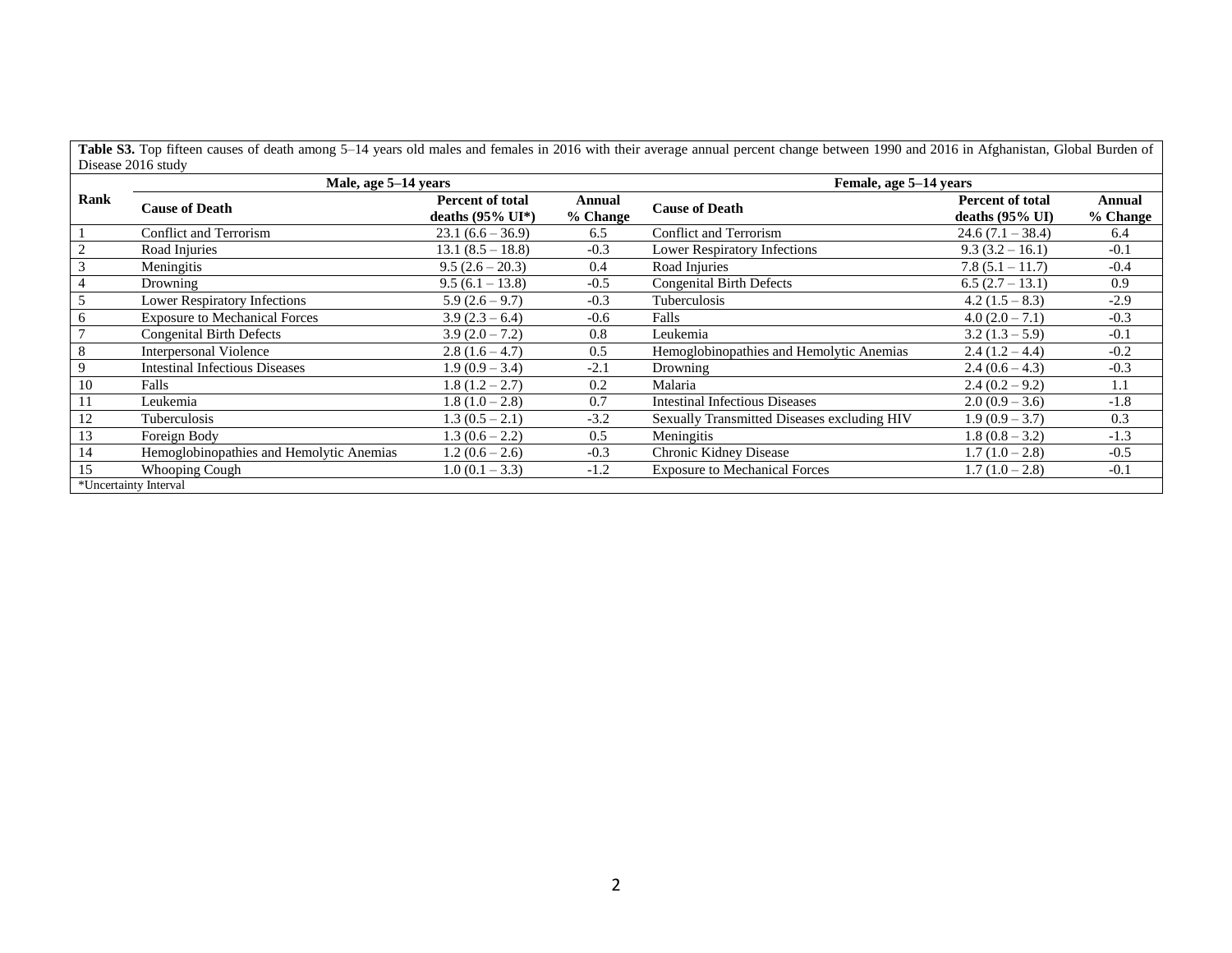|      | Afghanistan, Global Burden of Disease 2016 study |                                                        |                    | Table S4. Top fifteen causes of death among 15–49 years old males and females in 2016 with their average annual percent change between 1990 and 2016 in |                                                |                      |  |  |
|------|--------------------------------------------------|--------------------------------------------------------|--------------------|---------------------------------------------------------------------------------------------------------------------------------------------------------|------------------------------------------------|----------------------|--|--|
|      |                                                  | Male, age 15–49 years                                  |                    | Female, age 15–49 years                                                                                                                                 |                                                |                      |  |  |
| Rank | <b>Cause of Death</b>                            | <b>Percent of total</b><br>deaths $(95\% \text{ UI*})$ | Annual<br>% Change | <b>Cause of Death</b>                                                                                                                                   | Percent of total<br>deaths $(95\% \text{ UI})$ | Annual<br>$%$ Change |  |  |
|      | Conflict and Terrorism                           | $21.8(5.8 - 34.3)$                                     | 6.5                | <b>Ischemic Heart Disease</b>                                                                                                                           | $10.2(7.7 - 13.6)$                             | $-0.6$               |  |  |
| 2    | Road Injuries                                    | $18.9(15.3 - 23.5)$                                    | $-0.3$             | Tuberculosis                                                                                                                                            | $9.7(4.1 - 14.4)$                              | $-2.9$               |  |  |
| 3    | Ischemic Heart Disease                           | $10.8(8.5 - 13.7)$                                     | $-0.4$             | Cerebrovascular Disease                                                                                                                                 | $8.4(5.4-12.5)$                                | $-0.7$               |  |  |
| 4    | <b>Interpersonal Violence</b>                    | $9.8(3.9-13.4)$                                        | 0.0                | Conflict and Terrorism                                                                                                                                  | $7.9(1.9-14.0)$                                | 6.5                  |  |  |
| 5    | Tuberculosis                                     | $5.2(1.9 - 7.0)$                                       | $-2.7$             | Maternal Hemorrhage                                                                                                                                     | $5.5(3.8 - 7.5)$                               | $-1.8$               |  |  |
| 6    | Cerebrovascular Disease                          | $3.9(2.9-4.9)$                                         | 0.0                | Road Injuries                                                                                                                                           | $4.6(3.7-5.8)$                                 | $-0.4$               |  |  |
| 7    | Self-harm                                        | $2.9(2.1-5.5)$                                         | 0.2                | <b>Breast Cancer</b>                                                                                                                                    | $3.9(1.1 - 7.6)$                               | $-0.6$               |  |  |
| 8    | Drowning                                         | $2.6(2.0-3.3)$                                         | $-0.6$             | Diabetes Mellitus                                                                                                                                       | $3.7(2.9-4.8)$                                 | 1.0                  |  |  |
| 9    | <b>Exposure to Mechanical forces</b>             | $2.3(1.4-3.1)$                                         | $-1.2$             | Chronic Kidney Disease                                                                                                                                  | $3.2(2.2-5.0)$                                 | $-0.4$               |  |  |
| 10   | Chronic Kidney Disease                           | $1.6(1.0-2.1)$                                         | $-0.5$             | Malaria                                                                                                                                                 | $2.6(1.4 - 7.4)$                               | 0.5                  |  |  |
| 11   | Falls                                            | $1.5(1.1 - 2.2)$                                       | $-0.2$             | Maternal Hypertensive Disorders                                                                                                                         | $2.6(1.8-3.6)$                                 | $-1.7$               |  |  |
| 12   | <b>Lower Respiratory Infections</b>              | $1.5(1.0-2.0)$                                         | $-0.7$             | <b>Other Maternal Disorders</b>                                                                                                                         | $2.1(1.4-3.1)$                                 | $-2.1$               |  |  |
| 13   | Meningitis                                       | $1.3(0.6 - 2.1)$                                       | $-0.2$             | <b>Lower Respiratory Infections</b>                                                                                                                     | $1.9(1.4-2.7)$                                 | $-0.7$               |  |  |
| 14   | Diabetes Mellitus                                | $0.9(0.7-1.2)$                                         | 0.5                | Chronic Obstructive Pulmonary Disease                                                                                                                   | $1.5(1.0-2.2)$                                 | 0.2                  |  |  |
| 15   | Other Unintentional Injuries                     | $0.9(0.5 - 1.6)$                                       | $-0.2$             | Maternal Sepsis and Other Maternal Infections                                                                                                           | $1.5(1.0-2.2)$                                 | $-2.0$               |  |  |
|      | *Uncertainty Interval                            |                                                        |                    |                                                                                                                                                         |                                                |                      |  |  |

3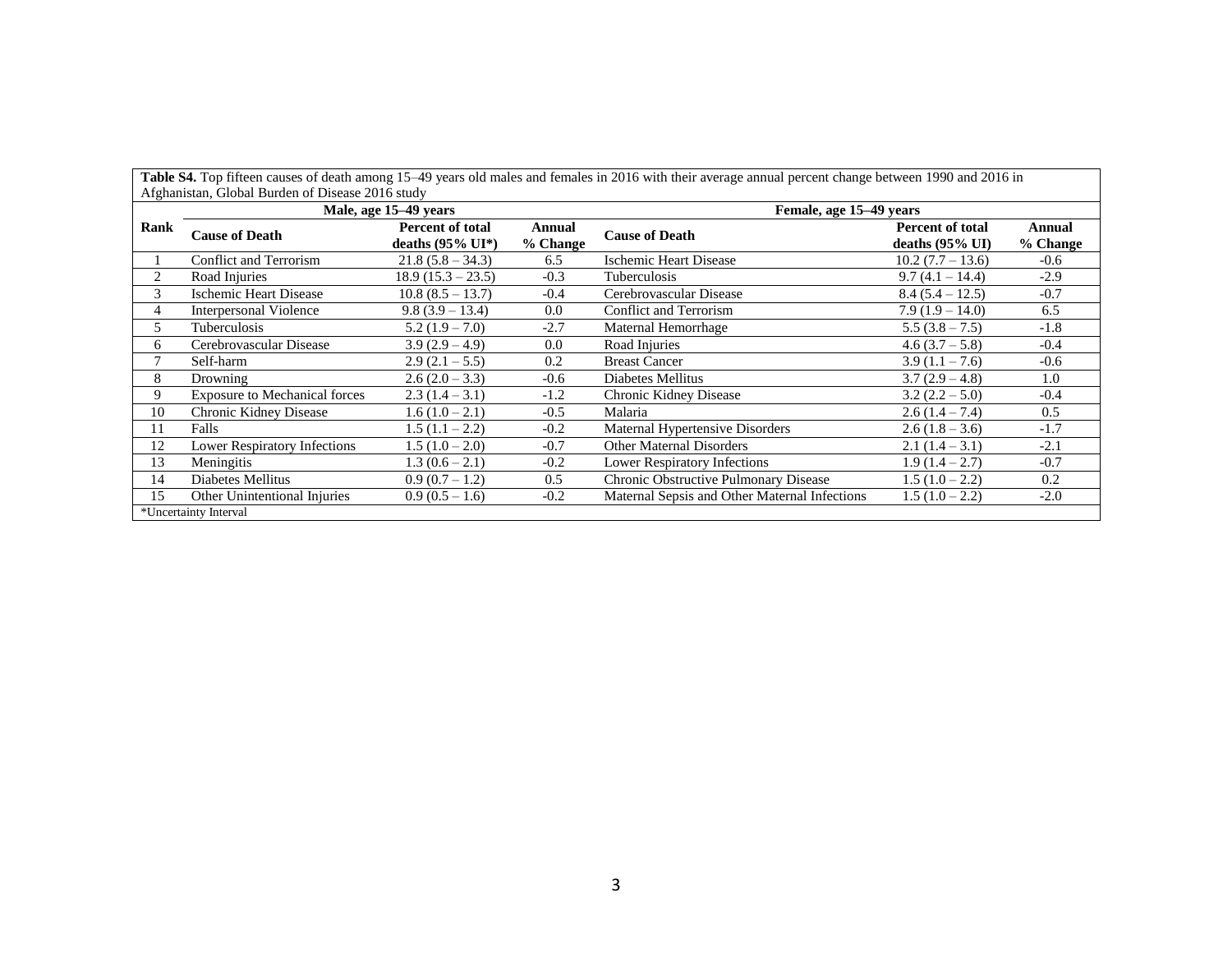Table S5. Top fifteen causes of death among 50–69 years old males and females in 2016 with their average annual percent change between 1990 and 2016 in Afghanistan, Global Burden of Disease 2016 study

|              | Male, age 50–69 years                                         | Female, age 50–69 years                                |                    |                                               |                                                       |                    |
|--------------|---------------------------------------------------------------|--------------------------------------------------------|--------------------|-----------------------------------------------|-------------------------------------------------------|--------------------|
| Rank         | <b>Cause of Death</b>                                         | <b>Percent of total</b><br>deaths $(95\% \text{ UI*})$ | Annual<br>% Change | <b>Cause of Death</b>                         | <b>Percent of total</b><br>deaths $(95\% \text{ UI})$ | Annual<br>% Change |
|              | <b>Ischemic Heart Disease</b>                                 | $36.1 (33.2 - 39.1)$                                   | $-0.2$             | Ischemic Heart Disease                        | $30.6(26.5-35.0)$                                     | $-0.7$             |
|              | Cerebrovascular Disease                                       | $11.4(9.5 - 13.3)$                                     | 0.3                | Cerebrovascular Disease                       | $14.2(9.9 - 18.3)$                                    | $-0.4$             |
|              | Tuberculosis                                                  | $6.1(1.8-8.5)$                                         | $-2.3$             | Diabetes Mellitus                             | $9.4(7.3 - 11.5)$                                     | 1.6                |
|              | Diabetes Mellitus                                             | $4.4(3.7-5.4)$                                         | 1.1                | Tuberculosis                                  | $5.3(1.5-8.2)$                                        | $-3.1$             |
|              | Chronic Kidney Disease                                        | $4.4(2.8-6.1)$                                         | 0.2                | Chronic Kidney Disease                        | $4.8(3.4 - 7.1)$                                      | $-0.1$             |
| <sub>0</sub> | Chronic Obstructive Pulmonary Disease                         | $3.6(2.3-4.8)$                                         | $-0.1$             | Chronic Obstructive Pulmonary Disease         | $4.0(2.9-5.3)$                                        | 0.2                |
|              | Road Injuries                                                 | $3.5(2.9-4.2)$                                         | 0.2                | <b>Breast Cancer</b>                          | $3.0(1.2 - 5.4)$                                      | 0.7                |
| 8            | Tracheal, Bronchus, and Lung Cancer                           | $2.8(1.4-5.3)$                                         | 0.2                | <b>Hypertensive Heart Disease</b>             | $2.0(0.4 - 3.2)$                                      | $-0.7$             |
|              | Lower Respiratory Infections                                  | $2.1(1.5-3.1)$                                         | $-0.3$             | Lower Respiratory Infections                  | $1.9(1.3 - 2.5)$                                      | $-0.8$             |
| 10           | <b>Conflict and Terrorism</b>                                 | $2.1(0.4 - 3.7)$                                       | 6.4                | Asthma                                        | $1.7(1.1 - 2.6)$                                      | $-0.6$             |
|              | <b>Stomach Cancer</b>                                         | $1.9(1.5-2.3)$                                         | $-0.1$             | <b>Stomach Cancer</b>                         | $1.5(1.1-1.9)$                                        | $-0.2$             |
| 12           | Asthma                                                        | $1.9(0.9 - 3.3)$                                       | $-0.8$             | <b>Conflict and Terrorism</b>                 | $1.3(0.3 - 2.3)$                                      | 6.5                |
| 13           | Cirrhosis and Other Chronic Liver Diseases due to Hepatitis C | $1.2(0.6-2.1)$                                         | 0.1                | Colon and Rectum Cancer                       | $1.2(0.5 - 2.3)$                                      | 0.2                |
| 14           | Cirrhosis and Other Chronic Liver Diseases due to Hepatitis B | $1.1(0.5-1.9)$                                         | 0.2                | Other Cardiovascular and Circulatory Diseases | $1.1(0.4-2.3)$                                        | 0.3                |
|              | Peptic Ulcer Disease                                          | $1.1(0.6-2.0)$                                         | $-0.8$             | Road Injuries                                 | $1.1(0.8-1.3)$                                        | $-0.2$             |
|              | *Uncertainty Interval                                         |                                                        |                    |                                               |                                                       |                    |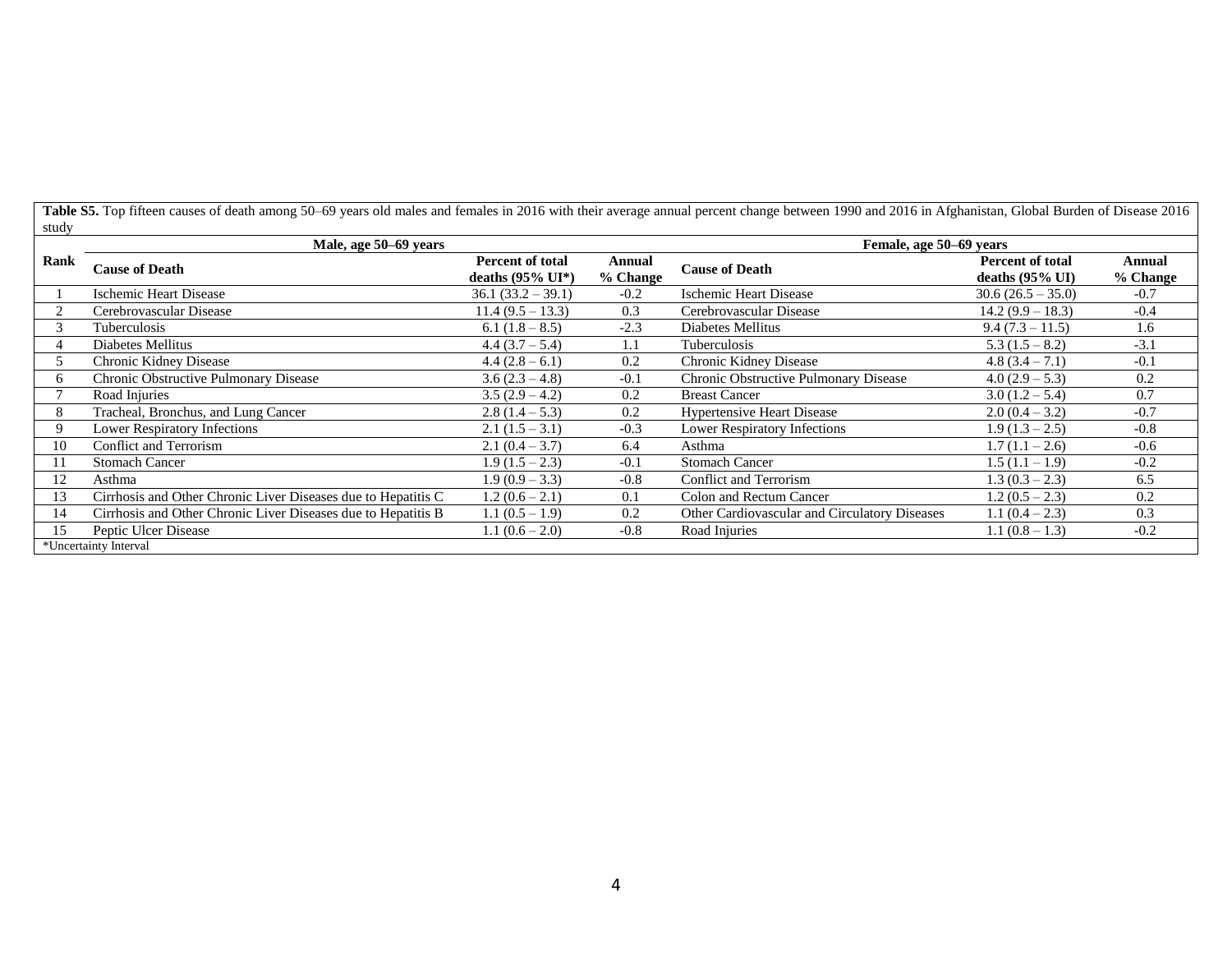Table S6. Top fifteen causes of death among 70 years or older males and females in 2016 with their average annual percent change between 1990 and 2016 in Afghanistan, Global Burden of Disease 2016 study

|               | 2010au - 2120au - 224 - 235<br>Male, age 70+ years |                                                        |                    | Female, age 70+ years                         |                                                       |                    |
|---------------|----------------------------------------------------|--------------------------------------------------------|--------------------|-----------------------------------------------|-------------------------------------------------------|--------------------|
| Rank          | <b>Cause of Death</b>                              | <b>Percent of total</b><br>deaths $(95\% \text{ UI*})$ | Annual<br>% Change | <b>Cause of Death</b>                         | <b>Percent of total</b><br>deaths $(95\% \text{ UI})$ | Annual<br>% Change |
|               | Ischemic Heart Disease                             | $32.0(28.9 - 35.1)$                                    | $-0.1$             | Ischemic Heart Disease                        | $31.5(26.2 - 36.4)$                                   | $-0.5$             |
|               | Cerebrovascular Disease                            | $15.2(12.6 - 17.7)$                                    | 0.5                | Cerebrovascular Disease                       | $16.9(12.2 - 21.9)$                                   | 0.0                |
| 3             | <b>Tuberculosis</b>                                | $5.9(1.4-9.9)$                                         | $-2.5$             | Diabetes Mellitus                             | $9.6(7.2 - 12.1)$                                     | 2.0                |
|               | Chronic Obstructive Pulmonary Disease              | $5.6(3.5 - 7.1)$                                       | 0.1                | Tuberculosis                                  | $5.4(1.1 - 11.0)$                                     | $-2.8$             |
| $\mathcal{D}$ | Diabetes Mellitus                                  | $5.2(4.2-6.4)$                                         | 1.4                | Alzheimer Disease and Other Dementias         | $4.7(3.7-5.9)$                                        | 0.3                |
| 6             | Chronic Kidney Disease                             | $4.9(3.2 - 8.8)$                                       | 0.4                | Chronic Obstructive Pulmonary Disease         | $4.6(3.2-6.0)$                                        | 0.2                |
|               | Alzheimer Disease and Other Dementias              | $4.5(3.6-5.6)$                                         | 0.1                | Chronic Kidney Disease                        | $4.1(2.8-6.1)$                                        | 0.2                |
| 8             | Lower Respiratory Infections                       | $3.4(2.3-4.8)$                                         | $-0.2$             | Lower Respiratory Infections                  | $2.9(1.9-3.8)$                                        | $-0.6$             |
| 9             | Tracheal, Bronchus, and Lung Cancer                | $1.8(1.1 - 3.1)$                                       | 0.5                | Other Cardiovascular and Circulatory Diseases | $1.7(0.7 - 3.8)$                                      | 0.6                |
| 10            | Asthma                                             | $1.7(0.7 - 3.7)$                                       | $-0.7$             | <b>Hypertensive Heart Disease</b>             | $1.6(0.6 - 2.7)$                                      | $-0.5$             |
| 11            | <b>Stomach Cancer</b>                              | $1.6(1.2 - 2.0)$                                       | $-0.1$             | Asthma                                        | $1.5(0.9 - 2.5)$                                      | $-0.5$             |
| 12            | Peptic Ulcer Disease                               | $1.2(0.6 - 2.8)$                                       | $-0.6$             | Peptic Ulcer Disease                          | $0.9(0.5-2.1)$                                        | $-0.7$             |
| 13            | <b>Prostate Cancer</b>                             | $1.2(0.9-2.1)$                                         | 0.5                | <b>Stomach Cancer</b>                         | $0.9(0.7 - 1.3)$                                      | 0.0                |
| 14            | Other Cardiovascular and Circulatory Diseases      | $1.1(0.5 - 1.8)$                                       | 0.7                | <b>Breast Cancer</b>                          | $0.8(0.5-1.3)$                                        | 0.7                |
| 15            | Road Injuries                                      | $0.9(0.7-1.1)$                                         | 0.2                | Colon and Rectum Cancer                       | $0.7(0.4-1.3)$                                        | 0.4                |
|               | *Uncertainty Interval                              |                                                        |                    |                                               |                                                       |                    |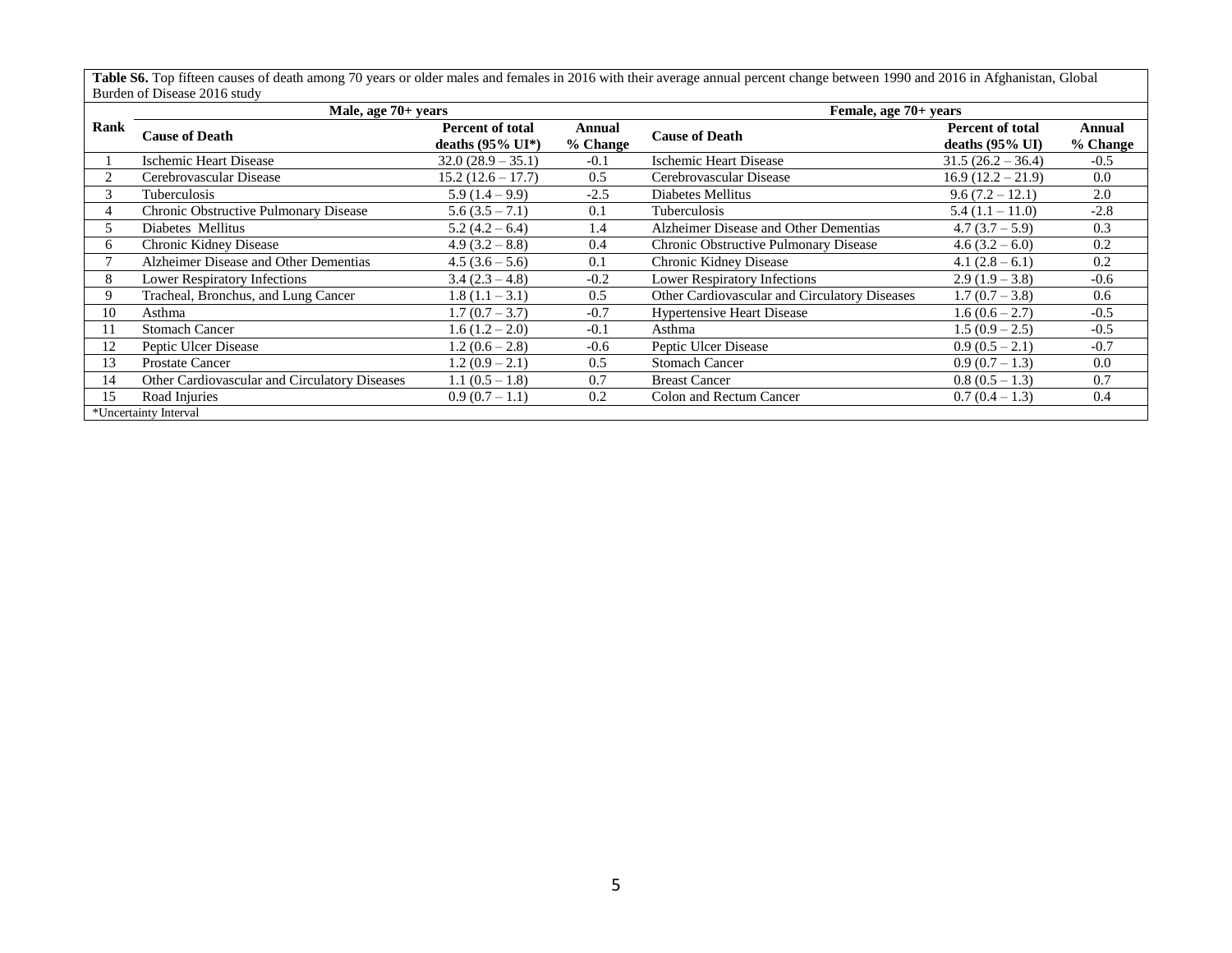Table S7. Top fifteen causes of disability-adjusted life-years (DALYs) among under 5 years old males and females in 2016 with their average annual percent change between 1990 and 2016 in Afghanistan, Global Burden of Disease 2016 study

|      | Male, $age < 5$ years                                    |                                            |                    | Female, age $<$ 5 years                                     |                                                  |                    |
|------|----------------------------------------------------------|--------------------------------------------|--------------------|-------------------------------------------------------------|--------------------------------------------------|--------------------|
| Rank | <b>DALY Cause</b>                                        | <b>Percent of total</b><br>DALYs (95% UI*) | Annual<br>% Change | <b>DALY Cause</b>                                           | <b>Percent of total</b><br><b>DALYs (95% UI)</b> | Annual<br>% Change |
|      | <b>Lower Respiratory Infections</b>                      | $17.5(12.4-23.2)$                          | $-3.1$             | <b>Lower Respiratory Infections</b>                         | $20.1(13.4 - 27.8)$                              | $-3.7$             |
|      | <b>Congenital Birth Defects</b>                          | $15.2(6.6 - 24.9)$                         | $-0.9$             | <b>Congenital Birth Defects</b>                             | $15.1 (5.9 - 27.0)$                              | $-1.4$             |
| -1   | <b>Neonatal Preterm Birth Complications</b>              | $13.1(8.2 - 18.0)$                         | $-1.6$             | <b>Neonatal Preterm Birth Complications</b>                 | $11.6(7.5 - 16.6)$                               | $-1.9$             |
|      | Meningitis                                               | $7.6(4.1 - 13.9)$                          | $-2.4$             | Diarrheal Diseases                                          | $6.3(3.9-10.2)$                                  | $-2.9$             |
|      | <b>Other Neonatal Disorders</b>                          | $7.3(3.9-12.1)$                            | $-1.3$             | <b>Other Neonatal Disorders</b>                             | $6.1(3.5-9.9)$                                   | $-1.1$             |
|      | Neonatal Sepsis and Other Neonatal Infections            | $6.0(2.4-9.7)$                             | $-1.8$             | Meningitis                                                  | $5.8(2.9 - 12.9)$                                | $-2.1$             |
|      | Diarrheal Diseases                                       | $5.6(3.6-8.5)$                             | $-1.8$             | Conflict and Terrorism                                      | $4.7(1.2-8.9)$                                   | 5.2                |
| 8.   | Neonatal Encephalopathy due to Birth Asphyxia and Trauma | $4.4(2.4-7.3)$                             | $-0.9$             | Neonatal Sepsis and Other Neonatal Infections               | $4.4(1.7-7.9)$                                   | $-1.5$             |
| 9    | <b>Conflict and Terrorism</b>                            | $3.1(0.8-6.0)$                             | 5.3                | Neonatal Encephalopathy due to Birth<br>Asphyxia and Trauma | $3.7(2.1-6.0)$                                   | $-1.4$             |
| 10   | Sexually Transmitted Diseases excluding HIV              | $2.4(1.2 - 4.4)$                           | $-0.7$             | Falls                                                       | $3.3(0.5 - 7.6)$                                 | $-2.5$             |
|      | Whooping Cough                                           | $2.1(0.2-6.5)$                             | $-1.5$             | <b>Whooping Cough</b>                                       | $2.9(0.2 - 8.4)$                                 | $-1.9$             |
| 12   | Falls                                                    | $1.6(0.3 - 3.3)$                           | $-1.2$             | Sexually Transmitted Diseases excluding HIV                 | $2.6(1.2-4.9)$                                   | $-0.9$             |
| 13   | Drowning                                                 | $1.5(0.8 - 2.5)$                           | $-2.0$             | Hemolytic Disease and Other Neonatal<br>Jaundice            | $1.2(0.6-2.5)$                                   | $-3.5$             |
| 14   | Road Injuries                                            | $1.2(0.5 - 2.1)$                           | $-1.8$             | Protein-Energy Malnutrition                                 | $0.9(0.6-1.5)$                                   | $-2.9$             |
| 15   | Tetanus                                                  | $1.1(0.2 - 3.4)$                           | $-10.9$            | Sudden Infant Death Syndrome                                | $0.9(0.4-1.7)$                                   | $-2.4$             |
|      | *Uncertainty Interval                                    |                                            |                    |                                                             |                                                  |                    |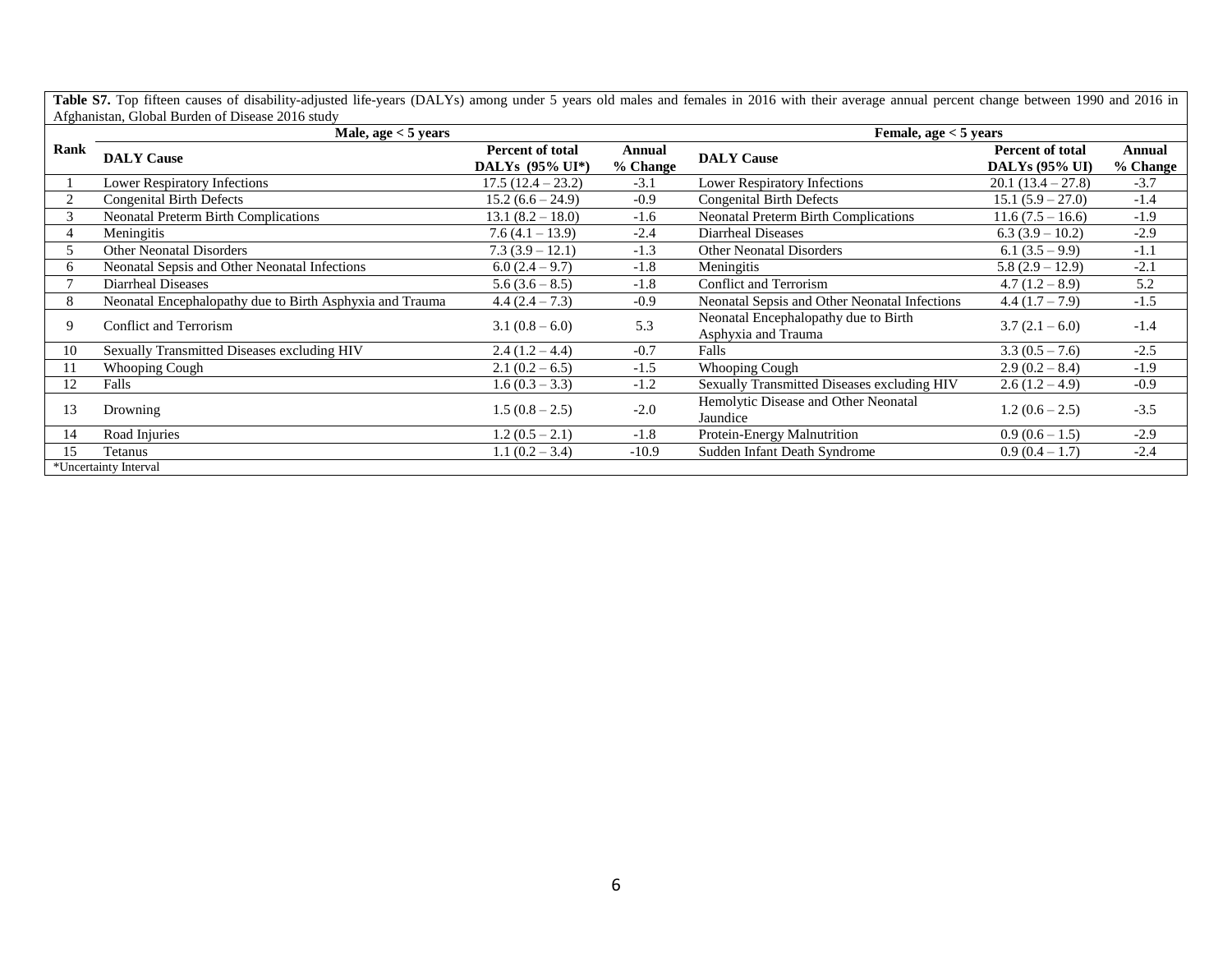Table S8. Top fifteen causes of disability-adjusted life-years (DALYs) among 5–14 years old males and females in 2016 with their average annual percent change between 1990 and 2016 in Afghanistan, Global Burden of Disease 2016 study

|                       |                                      | Male, age 5–14 years                |                    | Female, age 5–14 years                   |                                                  |                    |
|-----------------------|--------------------------------------|-------------------------------------|--------------------|------------------------------------------|--------------------------------------------------|--------------------|
| Rank                  | <b>DALY Cause</b>                    | Percent of total<br>DALYs (95% UI*) | Annual %<br>Change | <b>DALY Cause</b>                        | <b>Percent of total</b><br><b>DALYs (95% UI)</b> | Annual<br>% Change |
|                       | <b>Conflict and Terrorism</b>        | $15.5(4.7-25.5)$                    | 1.8                | Conflict and Terrorism                   | $16.2 (5.3 - 26.1)$                              | 1.3                |
| $\overline{2}$        | Road Injuries                        | $8.4(5.3 - 12.2)$                   | $-0.4$             | <b>Lower Respiratory Infections</b>      | $5.9(2.1-9.8)$                                   | $-0.1$             |
| 3                     | Meningitis                           | $6.2(1.9-13.1)$                     | 0.4                | <b>Congenital Birth Defects</b>          | $5.8(3.3 - 9.7)$                                 | 0.6                |
| 4                     | Drowning                             | $6.0(3.8-8.7)$                      | $-0.5$             | Skin and Subcutaneous Diseases           | $5.8(3.9-8.0)$                                   | 0.2                |
|                       | Skin and Subcutaneous Diseases       | $4.8(3.3-6.7)$                      | 0.2                | Road Injuries                            | $4.9(3.2 - 7.2)$                                 | $-0.4$             |
| 6                     | <b>Congenital Birth Defects</b>      | $4.3(3.0-6.5)$                      | 0.4                | Falls                                    | $3.2(1.9-5.1)$                                   | $-0.6$             |
|                       | Lower Respiratory Infections         | $3.8(1.7-6.3)$                      | $-0.3$             | Iron-Deficiency Anemia                   | $3.2(2.2 - 4.3)$                                 | $-1.6$             |
| 8                     | Iron-Deficiency Anemia               | $2.7(1.7-3.9)$                      | $-1.5$             | Hemoglobinopathies and Hemolytic Anemias | $2.8(1.9-4.2)$                                   | $-0.2$             |
| Q                     | <b>Exposure to Mechanical Forces</b> | $2.6(1.6-4.1)$                      | $-0.6$             | Asthma                                   | $2.7(2.0-3.6)$                                   | $-0.2$             |
| 10                    | <b>Conduct Disorder</b>              | $2.5(1.6-3.8)$                      | 0.1                | Tuberculosis                             | $2.6(1.0-5.0)$                                   | $-2.9$             |
| 11                    | Asthma                               | $2.5(1.8-3.3)$                      | $-0.4$             | Migraine                                 | $2.4(1.5-3.6)$                                   | 0.2                |
| 12                    | Sense Organ Diseases                 | $2.0(1.3-2.9)$                      | $-0.8$             | Leukemia                                 | $2.0(0.8 - 3.7)$                                 | $-0.1$             |
| 13                    | <b>Anxiety Disorders</b>             | $1.9(1.3-2.8)$                      | 0.2                | <b>Anxiety Disorders</b>                 | $1.9(1.2 - 2.7)$                                 | 0.2                |
| 14                    | <b>Interpersonal Violence</b>        | $1.9(1.1 - 3.0)$                    | 0.4                | Sense Organ Diseases                     | $1.8(1.2 - 2.6)$                                 | $-0.7$             |
| 15                    | Falls                                | $1.7(1.2-2.3)$                      | $-0.3$             | Epilepsy                                 | $1.8(0.8-2.9)$                                   | 0.0                |
| *Uncertainty Interval |                                      |                                     |                    |                                          |                                                  |                    |

Table S9. Top fifteen causes of disability-adjusted life-years (DALYs) among 15-49 years old males and females in 2016 with their average annual percent change between 1990 and 2016 in Afghanistan, Global Burden of Disease 2016 study

| Rank |                                       | Male, age 15–49 years   |                        |                                | Female, age 15–49 years |               |
|------|---------------------------------------|-------------------------|------------------------|--------------------------------|-------------------------|---------------|
|      | <b>DALY Cause</b>                     | <b>Percent of total</b> | <b>Annual % Change</b> | <b>DALY Cause</b>              | <b>Percent of total</b> | Annual %      |
|      |                                       | DALYs (95% UI*)         |                        |                                | <b>DALYs (95% UI)</b>   | <b>Change</b> |
|      | <b>Conflict and Terrorism</b>         | $19.9(6.8 - 30.9)$      | 3.4                    | <b>Conflict and Terrorism</b>  | $7.5(3.2 - 12.1)$       | 3.0           |
| 2    | Road Injuries                         | $15.1(12.5 - 18.7)$     | $-0.3$                 | Tuberculosis                   | $6.4(2.7-9.3)$          | $-2.9$        |
| 3    | <b>Interpersonal Violence</b>         | $7.9(3.3 - 10.7)$       | 0.0                    | Ischemic Heart Disease         | $5.9(4.4 - 7.8)$        | $-0.6$        |
| 4    | Ischemic Heart Disease                | $7.0(5.5 - 8.8)$        | $-0.4$                 | Cerebrovascular Disease        | $5.0(3.3 - 7.5)$        | $-0.7$        |
| 5.   | Tuberculosis                          | $3.6(1.4-4.8)$          | $-2.7$                 | Maternal Hemorrhage            | $3.6(2.6-5.0)$          | $-1.8$        |
| 6    | Cerebrovascular Disease               | $2.6(2.0-3.3)$          | $-0.1$                 | Low Back and Neck Pain         | $3.6(2.7 - 4.6)$        | $-0.2$        |
|      | Low Back and Neck Pain                | $2.3(1.6-3.2)$          | $-0.1$                 | Diabetes Mellitus              | $3.4(2.8-4.1)$          | 0.6           |
| 8    | Self-harm                             | $2.2(1.6-4.2)$          | 0.2                    | Road Injuries                  | $3.4(2.7-4.3)$          | $-0.3$        |
| 9    | Drowning                              | $2.1(1.6-2.7)$          | $-0.7$                 | Migraine                       | $3.3(2.2 - 4.5)$        | 0.0           |
| 10   | <b>Exposure to Mechanical Forces</b>  | $1.9(1.3-2.5)$          | $-1.1$                 | Depressive Disorders           | $2.7(2.0-3.6)$          | $-0.1$        |
| 11   | Depressive Disorders                  | $1.8(1.2 - 2.5)$        | 0.0                    | Chronic Kidney Disease         | $2.6(1.9-3.8)$          | $-0.4$        |
| 12   | Drug Use Disorders                    | $1.7(1.1-2.5)$          | 1.3                    | <b>Breast Cancer</b>           | $2.2(0.6 - 4.4)$        | 0.6           |
| 13   | Migraine                              | $1.6(1.0-2.2)$          | 0.0                    | Skin and Subcutaneous Diseases | $2.0(1.4-2.8)$          | 0.3           |
| 14   | Falls                                 | $1.5(1.1-2.1)$          | $-0.4$                 | <b>Anxiety Disorders</b>       | $2.0(1.5 - 2.7)$        | 0.0           |
| 15   | <b>Skin and Subcutaneous Diseases</b> | $1.5(1.0-2.0)$          | 0.3                    | Malaria                        | $1.9(1.0-5.2)$          | 0.4           |
|      | *Uncertainty Interval                 |                         |                        |                                |                         |               |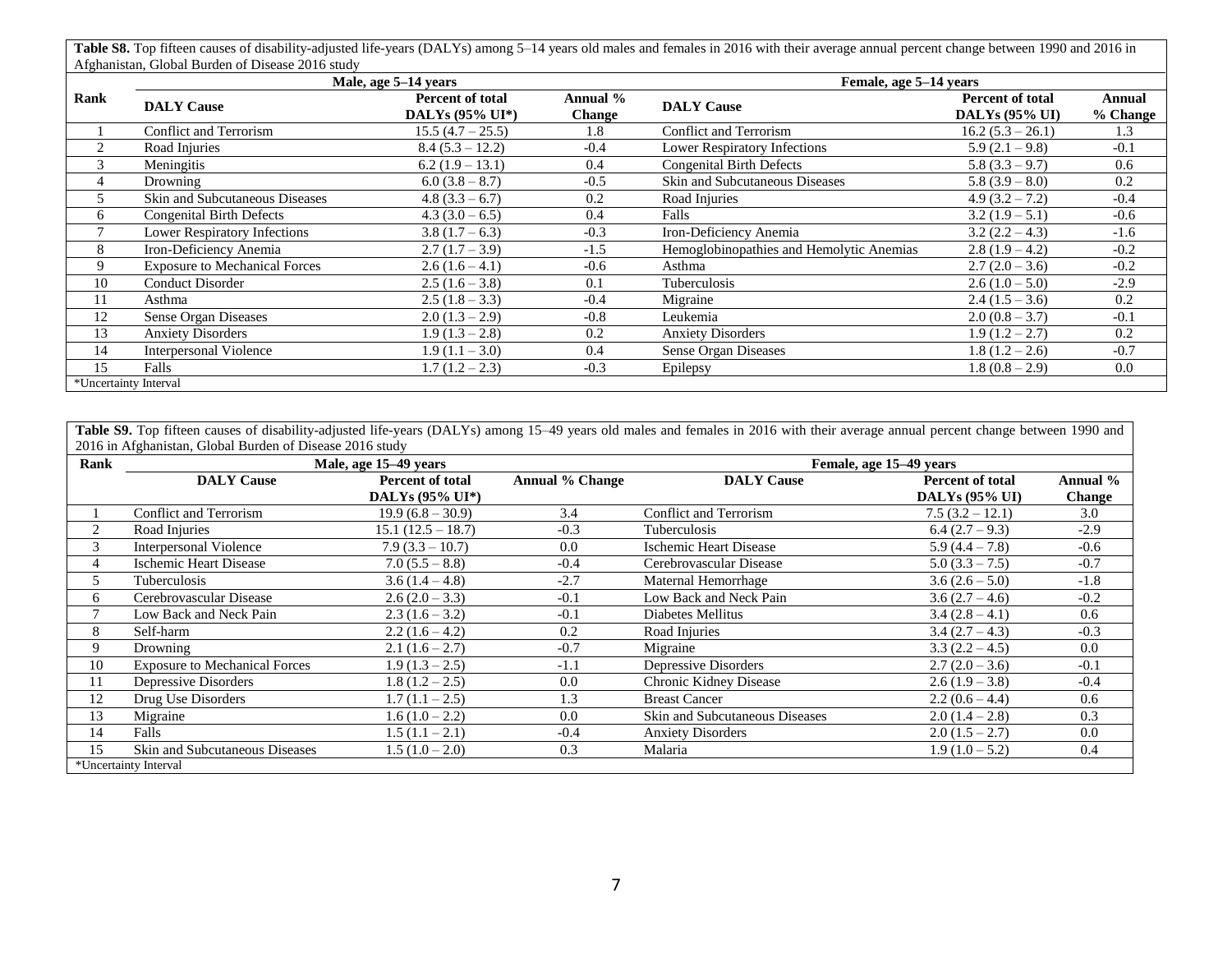Table S10. Top fifteen causes of disability-adjusted life-years (DALYs) among 50-69 years old males and females in 2016 with their average annual percent change between 1990 and 2016 in Afghanistan, Global Burden of Disease 2016 study

|      | Male, age 50–69 years                                         |                                            |                    | Female, age 50–69 years               |                                                  |                    |
|------|---------------------------------------------------------------|--------------------------------------------|--------------------|---------------------------------------|--------------------------------------------------|--------------------|
| Rank | <b>DALY Cause</b>                                             | <b>Percent of total</b><br>DALYs (95% UI*) | Annual<br>% Change | <b>DALY Cause</b>                     | <b>Percent of total</b><br><b>DALYs (95% UI)</b> | Annual<br>% Change |
|      | Ischemic Heart Disease                                        | $29.2(26.2 - 32.1)$                        | $-0.2$             | Ischemic Heart Disease                | $23.9(20.7-27.7)$                                | $-0.7$             |
|      | Cerebrovascular Disease                                       | $9.2(7.7 - 10.8)$                          | 0.3                | Cerebrovascular Disease               | $11.4(8.1 - 14.8)$                               | $-0.5$             |
|      | Diabetes Mellitus                                             | $5.2(4.4-6.0)$                             | 0.9                | Diabetes Mellitus                     | $9.8(8.1 - 11.5)$                                | 1.4                |
|      | Tuberculosis                                                  | $4.9(1.5-6.7)$                             | $-2.3$             | Chronic Kidney Disease                | $4.4(3.3-6.2)$                                   | $-0.1$             |
|      | <b>Conflict and Terrorism</b>                                 | $4.4(2.2 - 7.0)$                           | 4.3                | Tuberculosis                          | $4.2(1.2-6.4)$                                   | $-3.1$             |
| 6    | Chronic Kidney Disease                                        | $3.9(2.7-5.3)$                             | 0.1                | Low Back and Neck Pain                | $3.4(2.4 - 4.4)$                                 | 0.0                |
|      | Road Injuries                                                 | $3.3(2.7-4.0)$                             | 0.3                | Chronic Obstructive Pulmonary Disease | $3.3(2.5 - 4.3)$                                 | 0.1                |
| 8    | Chronic Obstructive Pulmonary Disease                         | $3.2(2.2 - 4.1)$                           | $-0.1$             | <b>Breast Cancer</b>                  | $2.6(1.0-4.7)$                                   | 0.6                |
| 9    | Sense Organ Diseases                                          | $2.4(1.7-3.3)$                             | $-0.6$             | Sense Organ Diseases                  | $2.5(1.8-3.4)$                                   | $-0.6$             |
| 10   | Tracheal, Bronchus, and Lung Cancer                           | $2.3(1.1 - 4.4)$                           | 0.2                | <b>Conflict and Terrorism</b>         | $1.7(0.8 - 2.9)$                                 | 3.2                |
|      | Low Back and Neck Pain                                        | $2.1(1.5-2.8)$                             | $-0.1$             | Asthma                                | $1.6(1.2-2.3)$                                   | $-0.5$             |
| 12   | Asthma                                                        | $1.8(1.0-3.0)$                             | $-0.6$             | <b>Hypertensive Heart Disease</b>     | $1.6(0.4-2.6)$                                   | $-0.7$             |
| 13   | Lower Respiratory Infections                                  | $1.7(1.2 - 2.5)$                           | $-0.3$             | <b>Lower Respiratory Infections</b>   | $1.4(1.0-1.9)$                                   | $-0.7$             |
| 14   | <b>Stomach Cancer</b>                                         | $1.6(1.2 - 1.9)$                           | $-0.1$             | Leishmaniasis                         | $1.3(0.6-2.1)$                                   | $-0.3$             |
| 15   | Cirrhosis and Other Chronic Liver Diseases due to Hepatitis C | $1.0(0.5 - 1.8)$                           | 0.1                | <b>Stomach Cancer</b>                 | $1.2(0.9 - 1.6)$                                 | $-0.2$             |
|      | *Uncertainty Interval                                         |                                            |                    |                                       |                                                  |                    |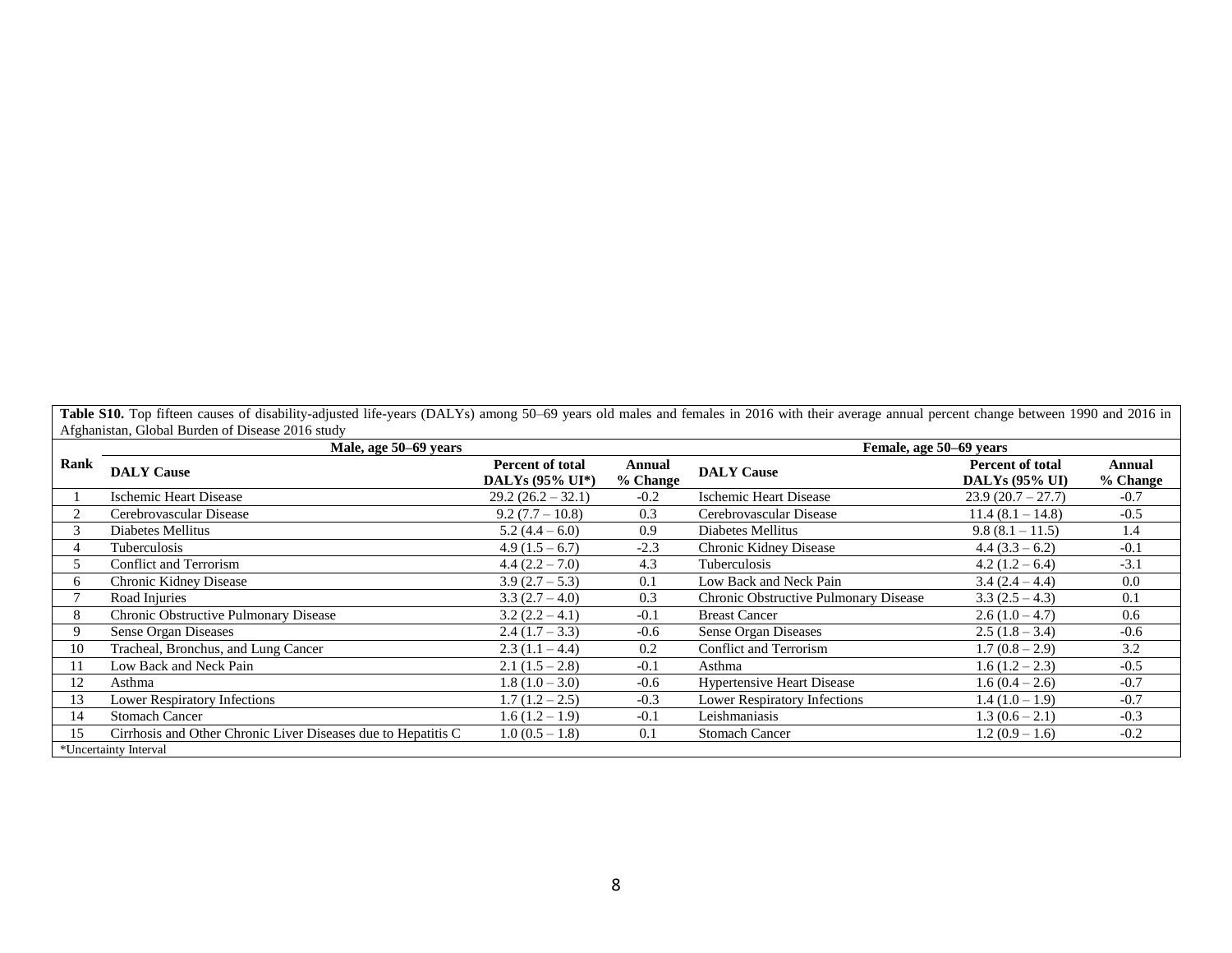| Rank |                                               | Male, age 70+ years                        |                    | Female, age 70+ years                         |                                                  |                      |
|------|-----------------------------------------------|--------------------------------------------|--------------------|-----------------------------------------------|--------------------------------------------------|----------------------|
|      | <b>DALY Cause</b>                             | <b>Percent of total</b><br>DALYs (95% UI*) | Annual<br>% Change | <b>DALY Cause</b>                             | <b>Percent of total</b><br><b>DALYs (95% UI)</b> | Annual<br>$%$ Change |
|      | <b>Ischemic Heart Disease</b>                 | $27.7(24.9 - 30.8)$                        | $-0.1$             | <b>Ischemic Heart Disease</b>                 | $26.8(22.3 - 31.2)$                              | $-0.6$               |
|      | Cerebrovascular Disease                       | $13.0(10.7 - 15.2)$                        | 0.4                | Cerebrovascular Disease                       | $14.5(10.6 - 18.7)$                              | $-0.1$               |
| 3    | Diabetes Mellitus                             | $5.8(4.8-6.9)$                             | 1.2                | Diabetes Mellitus                             | $9.8(7.6 - 11.9)$                                | 1.7                  |
| 4    | Chronic Obstructive Pulmonary Disease         | $5.1(3.2-6.5)$                             | 0.1                | Tuberculosis                                  | $4.4(0.9-9.0)$                                   | $-2.9$               |
| 5    | Tuberculosis                                  | $5.0(1.2-8.1)$                             | $-2.5$             | Chronic Kidney Disease                        | $4.3(3.2-6.0)$                                   | 0.1                  |
| 6    | Chronic Kidney Disease                        | $4.7(3.2 - 7.5)$                           | 0.3                | Chronic Obstructive Pulmonary Disease         | 4.1 $(2.9 - 5.4)$                                | 0.1                  |
|      | Alzheimer Disease and Other Dementias         | $3.8(3.0-4.8)$                             | 0.2                | Alzheimer Disease and Other Dementias         | $4.0 (3.2 - 5.0)$                                | 0.3                  |
| 8    | Sense Organ Diseases                          | $3.5(2.6 - 4.5)$                           | $-0.3$             | Sense Organ Diseases                          | $3.5(2.6-4.5)$                                   | $-0.3$               |
| 9    | <b>Lower Respiratory Infections</b>           | $2.7(1.8-3.8)$                             | $-0.2$             | <b>Lower Respiratory Infections</b>           | $2.4(1.6-3.2)$                                   | $-0.7$               |
| 10   | Tracheal, Bronchus, and Lung Cancer           | $1.7(1.0-2.9)$                             | 0.5                | Low Back and Neck Pain                        | $2.0(1.4-2.6)$                                   | 0.0                  |
| 11   | Asthma                                        | $1.6(0.8 - 3.3)$                           | $-0.7$             | Other Cardiovascular and Circulatory Diseases | $1.5(0.7 - 3.2)$                                 | 0.4                  |
| 12   | Conflict and Terrorism                        | $1.6(0.8 - 2.6)$                           | 3.4                | Asthma                                        | $1.5(1.0-2.4)$                                   | $-0.5$               |
| 13   | Low Back and Neck Pain                        | $1.5(1.1 - 2.0)$                           | $-0.1$             | <b>Hypertensive Heart Disease</b>             | $1.4(0.5 - 2.3)$                                 | $-0.6$               |
| 14   | <b>Stomach Cancer</b>                         | $1.4(1.1 - 1.8)$                           | $-0.2$             | Leishmaniasis                                 | $0.9(0.5-1.5)$                                   | $-0.2$               |
| 15   | Other Cardiovascular and Circulatory Diseases | $1.1(0.6 - 1.6)$                           | 0.5                | Peptic Ulcer Disease                          | $0.8(0.5-1.8)$                                   | $-0.8$               |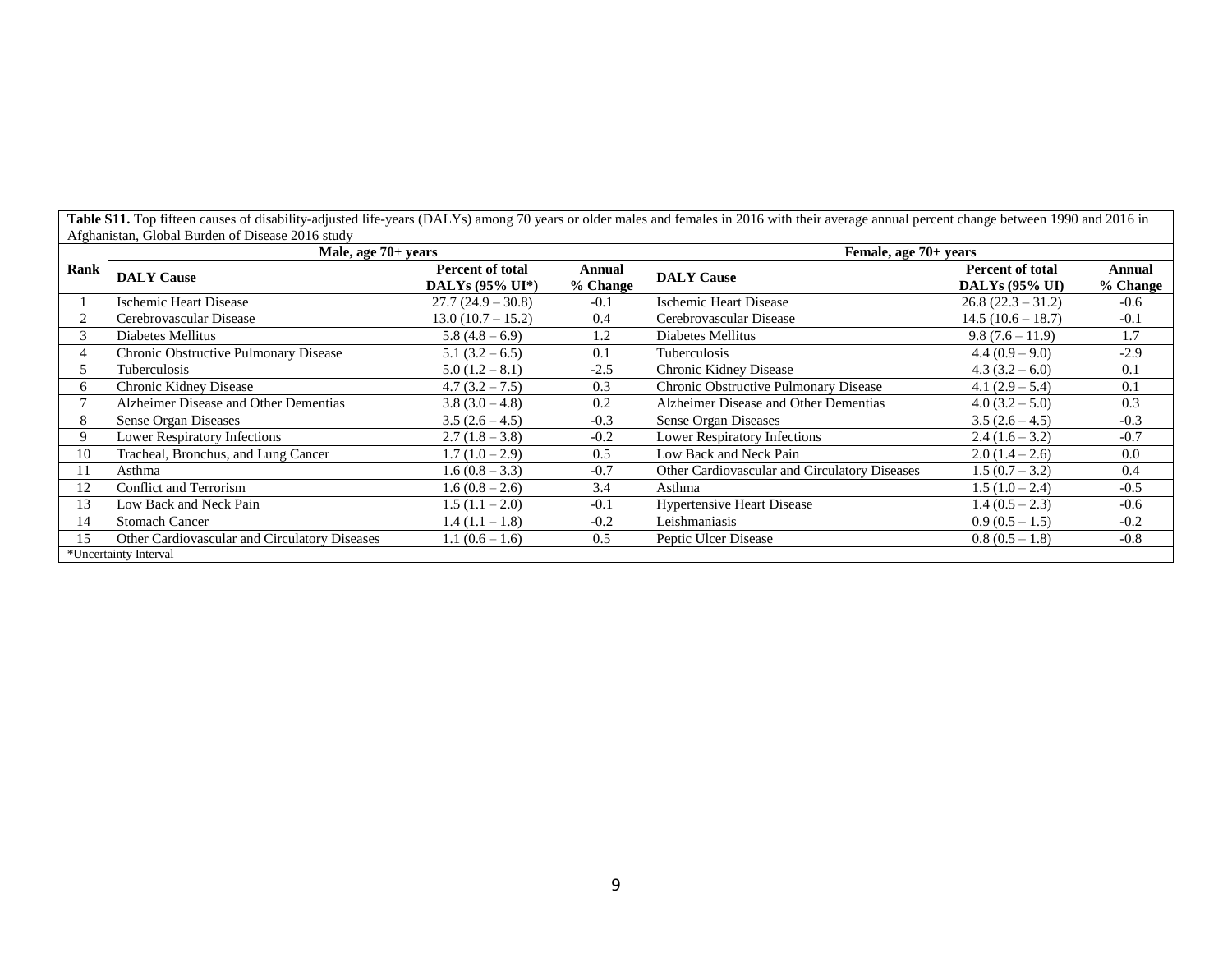

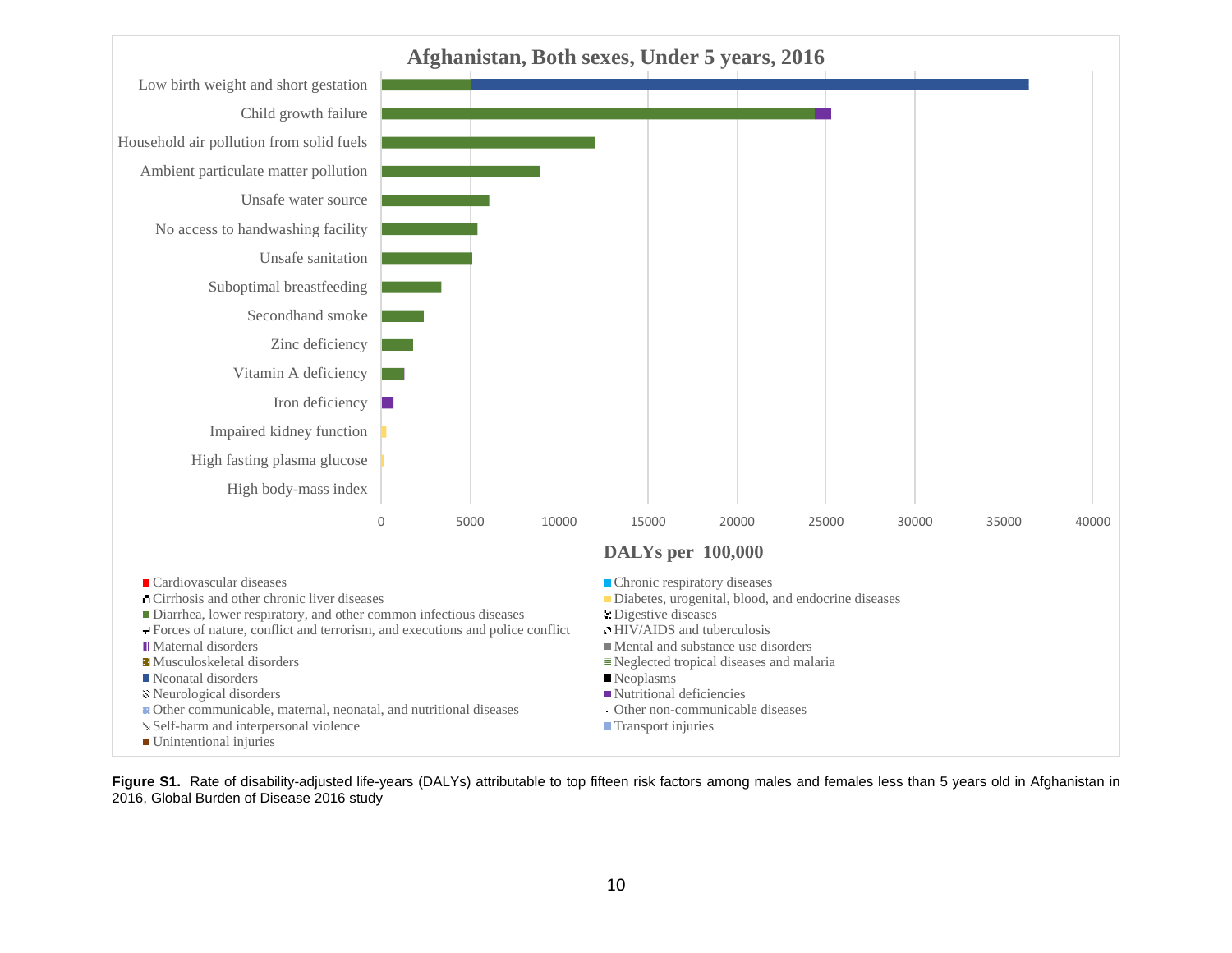

**Figure S2.** Rate of disability-adjusted life-years (DALYs) attributable to top fifteen risk factors among 5-14 years old males and females in Afghanistan in 2016, Global Burden of Disease 2016 study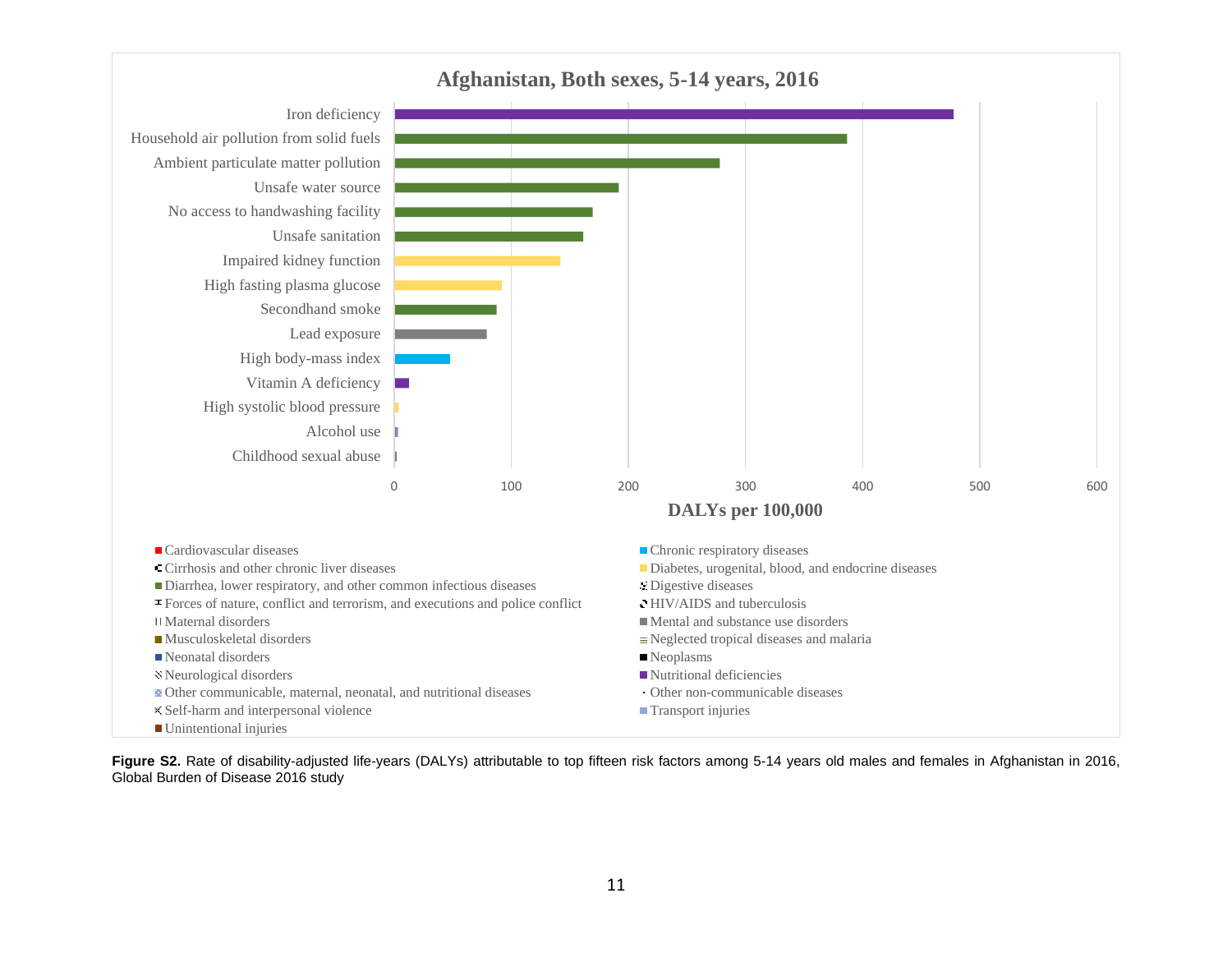

**Figure S3.** Rate of disability-adjusted life-years (DALYs) attributable to top fifteen risk factors among 15-49 years old males in Afghanistan in 2016, Global Burden of Disease 2016 study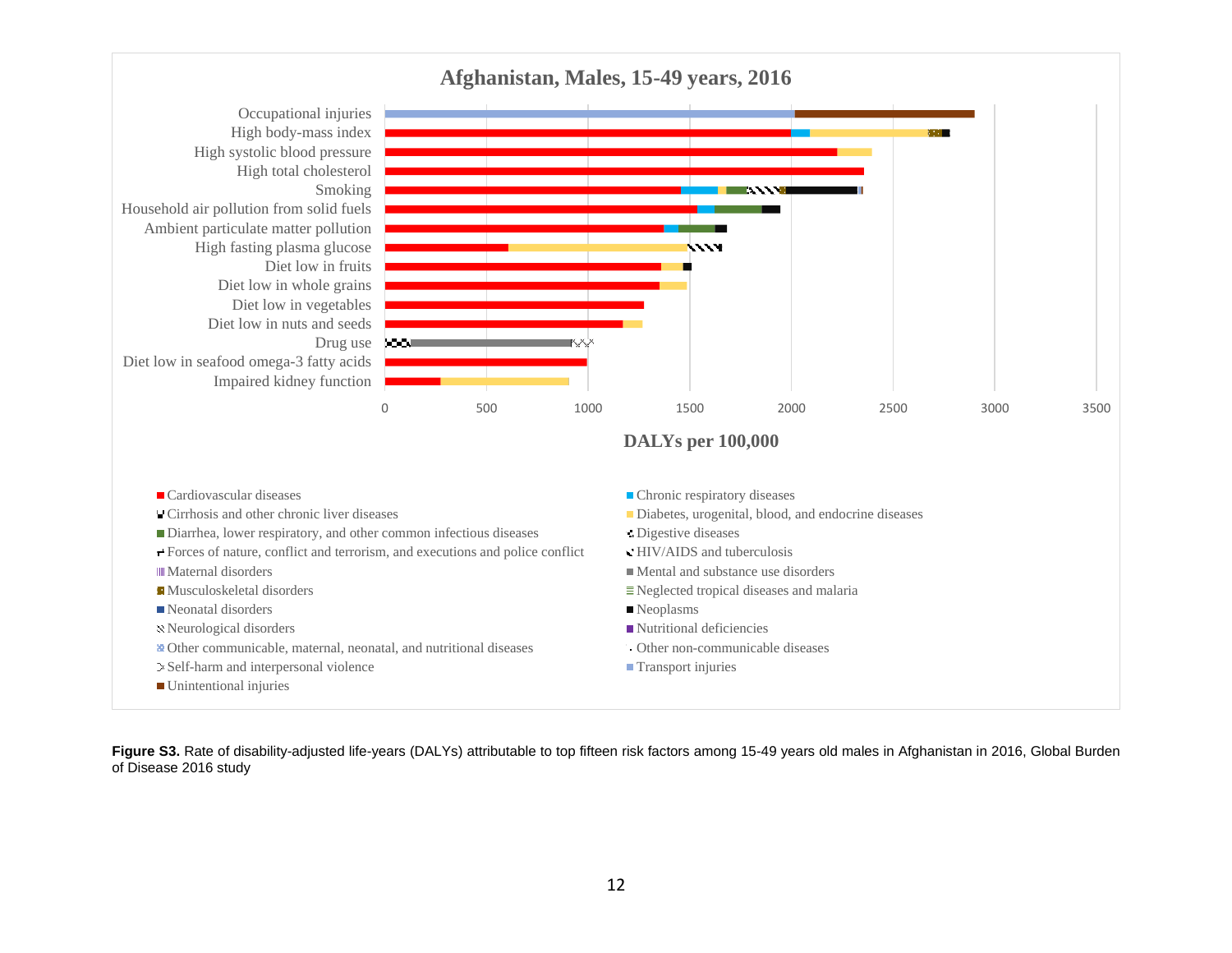

**Figure S4.** Rate of disability-adjusted life-years (DALYs) attributable to top fifteen risk factors among 15-49 years old females in Afghanistan in 2016, Global Burden of Disease 2016 study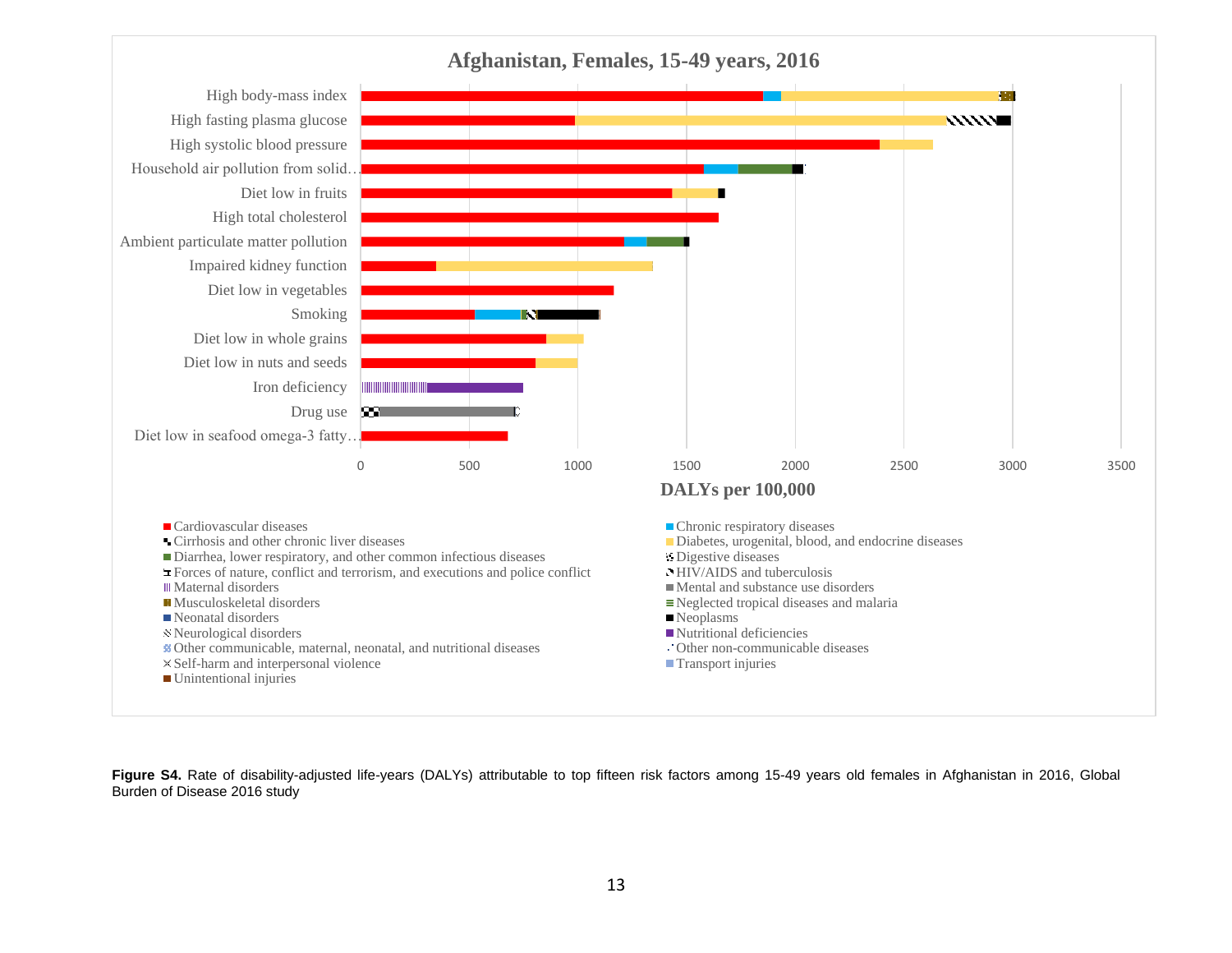

**Figure S5.** Rate of disability-adjusted life-years (DALYs) attributable to top fifteen risk factors among 50-69 years old males and females in Afghanistan in 2016, Global Burden of Disease 2016 study